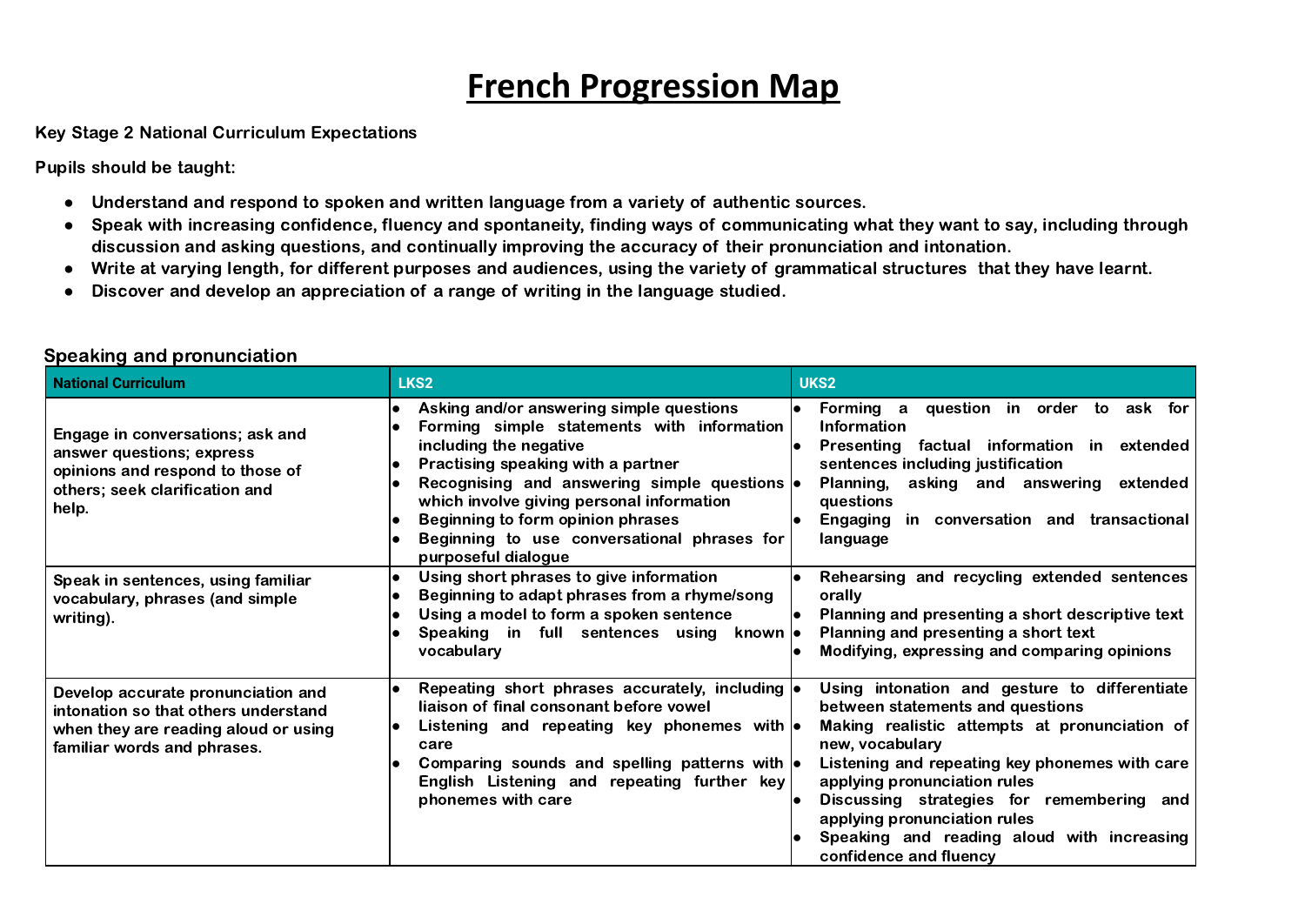| Present ideas and information orally<br>to a range of audiences. | Introducing self to a partner with simple $\bullet$<br>phrases<br>performina<br>short<br>Rehearsing<br>and<br>а<br>presentation | Adapting a story and retelling to the class<br>Conducting a survey with a partner, giving<br>information and justifying opinions  |
|------------------------------------------------------------------|---------------------------------------------------------------------------------------------------------------------------------|-----------------------------------------------------------------------------------------------------------------------------------|
| Describe people, places and things<br>and actions orally         | Recognising and using adjectives<br>Choosing appropriate adjectives from a wider<br>range of adjectives                         | Using adjectives with correct placement and<br>agreement<br>using a<br>wide range of<br>Recognising<br>and<br>descriptive phrases |

# **Listening**

| <b>National Curriculum</b>                                                                                                       | LKS <sub>2</sub>                                                                                                                                                                                                                                                                                                                              | UKS <sub>2</sub>                                                                                                                                                                                                                                                                                                                                                            |
|----------------------------------------------------------------------------------------------------------------------------------|-----------------------------------------------------------------------------------------------------------------------------------------------------------------------------------------------------------------------------------------------------------------------------------------------------------------------------------------------|-----------------------------------------------------------------------------------------------------------------------------------------------------------------------------------------------------------------------------------------------------------------------------------------------------------------------------------------------------------------------------|
| Listen attentively to spoken language<br>and show understanding by joining in<br>and responding.                                 | Listening and responding to single words and  <br>short phrases<br>Following verbal instructions in French<br>Responding to objects or images with a phrase<br>or other verbal response<br>Identifying items by colour and other adjectives<br>Listening and selecting information<br>Using language detective skills to decode<br>vocabulary | Listening and gisting information from an<br>extended text using language detective skills<br>such as cognates<br>Listening and following the sequence of a story,<br>song or text including some unfamiliar language<br>Matching unknown written words to new<br>spoken words<br>Recognising blends of sounds and selecting<br>words to recognise common spelling patterns |
| Explore the patterns and sounds of<br>languages through songs and rhymes<br>and link to spelling, sound and<br>meaning of words. | Listening and identifying key words in rhymes<br>and songs and joining in<br>Beginning to identify<br>sounds<br>vowel<br>and le<br>combinations<br>Listening and noticing rhyming words<br>Noticing and beginning to predict key word<br>patterns and spelling patterns                                                                       | Using prepositions to indicate the location of<br>objects relative to something<br>Understanding directional<br>language<br>and<br>phrases and prepositions to describe how to<br>get to places eg the route to school<br>Recalling and performing an extended song or<br>rhyme Listening to stories, songs or texts in<br><b>French</b>                                    |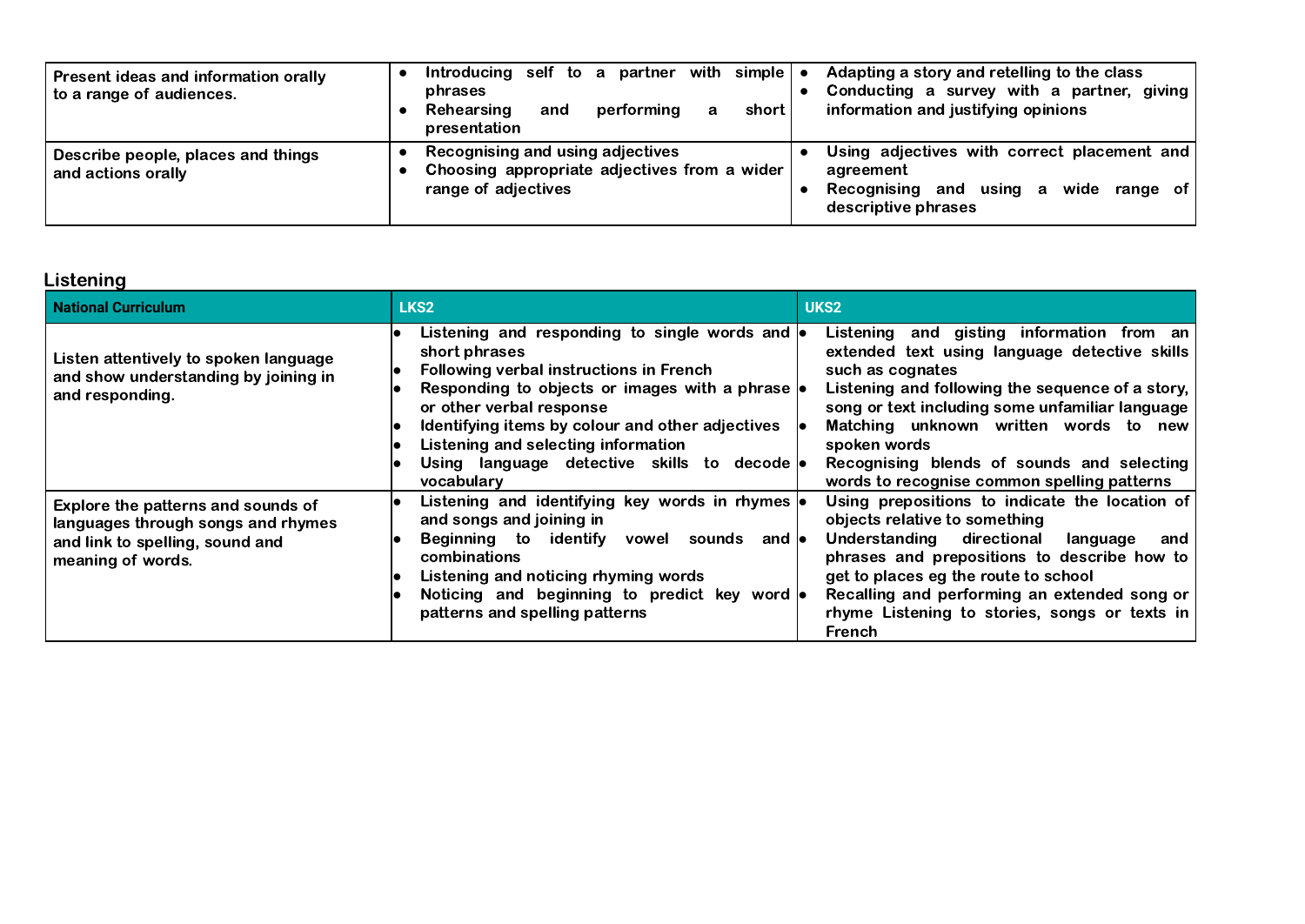# Reading and writing

| <b>National Curriculum</b>                                                                                                                                                       | LKS <sub>2</sub>                                                                                                                                                                        | UKS2                                                                                                                                                                                                                                  |
|----------------------------------------------------------------------------------------------------------------------------------------------------------------------------------|-----------------------------------------------------------------------------------------------------------------------------------------------------------------------------------------|---------------------------------------------------------------------------------------------------------------------------------------------------------------------------------------------------------------------------------------|
| Read carefully and show<br>understanding of words, phrases and<br>simple writing.                                                                                                | Recognising some familiar words in written form  .<br><b>Noticing</b><br>discussing<br>cognates<br>and<br>and $\bullet$<br>identify language detective<br>to<br>beginning<br>strategies | Recognising features of different text types<br>Using a range of language detective strategies to<br>decode new vocabulary including context and<br>text type                                                                         |
| Appreciate stories, songs, poems<br>and rhymes in the language.                                                                                                                  | Reading aloud some words from simple songs,  .<br>stories and rhymes<br>Following a short text or rhyme, listening and $\bullet$<br>reading at the same time                            | Reading and adapting a range of different format<br>short texts<br>Reading and responding to. an extract from a<br>story, an e-mail message or song<br>Reading short authentic texts for enjoyment or<br>information                  |
| Broaden their vocabulary and<br>develop their ability to understand<br>new words that are introduced into<br>familiar written material, including<br>through using a dictionary. | Becoming familiar with format, layout and $\bullet$<br>simple use of a bilingual dictionary to find the<br>meaning of unknown words and check the<br>spelling of unfamiliar words       | Confidently using a bilingual dictionary to find<br>the meaning of unknown words and check the<br>spelling of unfamiliar words<br>Using a bilingual dictionary to select alternative<br>vocabulary for sentence building              |
| Write phrases from memory, and<br>adapt these to create new sentences<br>to express ideas clearly.                                                                               | <b>Recalling</b><br>writing<br>simple<br>words from lo<br>and<br>memory<br>Selecting and writing short words and phrases                                                                | Using existing knowledge of vocabulary and<br>phrases to create new sentences<br>Choosing words, phrases and sentences and<br>writing as a text or captions                                                                           |
| Use familiar vocabulary in phrases<br>and simple writing.                                                                                                                        | Experimenting with simple writing, copying with $\vert \bullet \vert$<br>accuracy<br>Making short phrases or sentences using word<br>cards                                              | Writing a short text using word and phrase cards<br>to model or scaffold                                                                                                                                                              |
| Describe people, places and things<br>and actions orally and in writing.                                                                                                         | Recognising and using adjectives of colour and $\bullet$<br>size<br>Using adapted phrases to describe an object or $\bullet$<br>person                                                  | different<br>with<br><b>Using</b><br>adjectives,<br>correct<br>positioning and agreement<br>Using language of metaphor and comparison<br>Using a wide range of descriptive phrases<br>Recognising and using verbs in different tenses |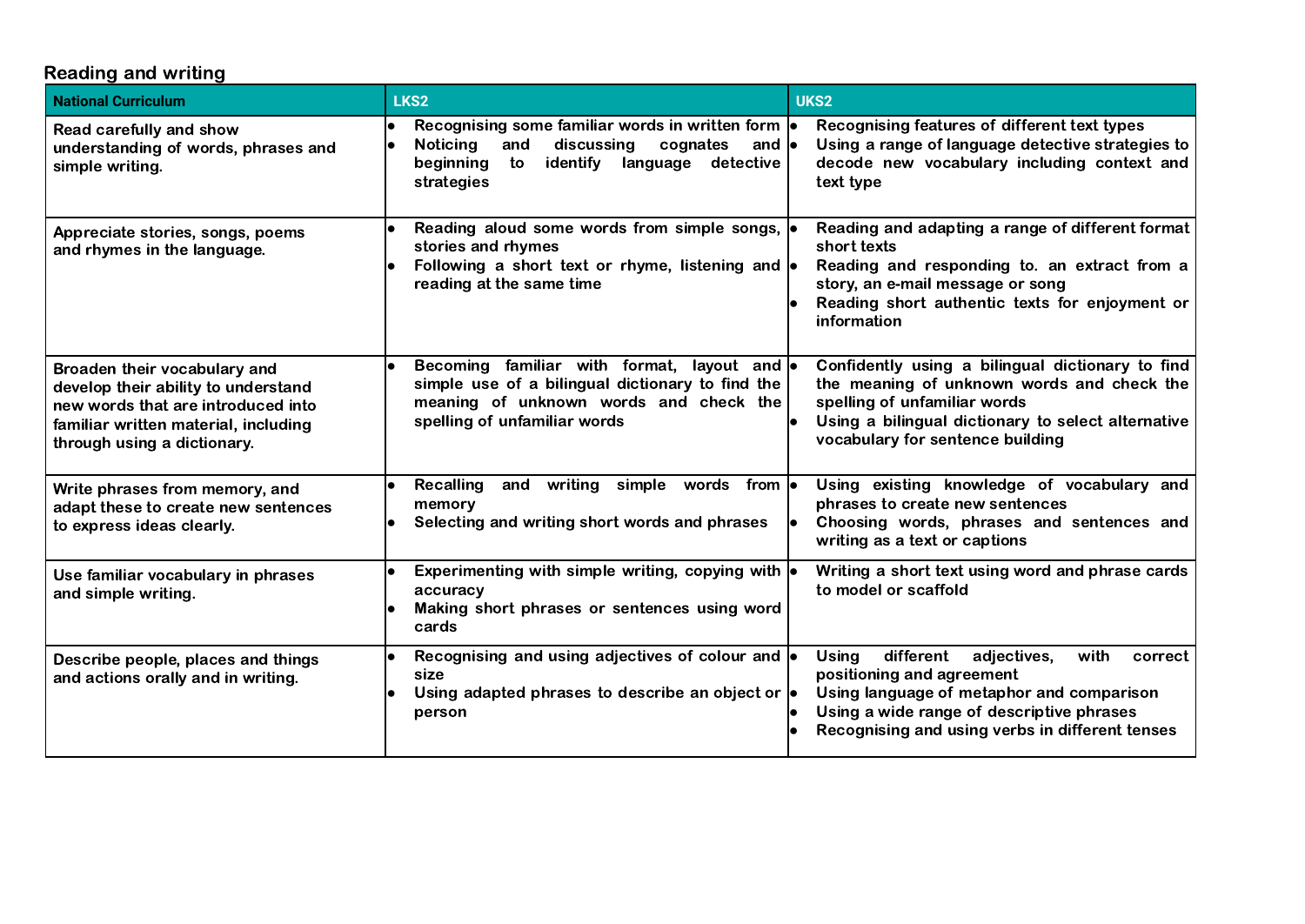#### Grammar

| <b>National Curriculum</b>                                                                                                                                                                                                                                                                                                                  | LKS2                                                                                                                                                                                                                                                                                                                                                                                                                                                                                                                                                                                                                                                                                                                                                                                                                                                                                                                                                                                                                                                                                                                                             | UKS2                                                                                                                                                                                                                                                                                                                                                                                                                                                                                                                                                                                                                                                                                                                                                                                                                                                                                                                             |
|---------------------------------------------------------------------------------------------------------------------------------------------------------------------------------------------------------------------------------------------------------------------------------------------------------------------------------------------|--------------------------------------------------------------------------------------------------------------------------------------------------------------------------------------------------------------------------------------------------------------------------------------------------------------------------------------------------------------------------------------------------------------------------------------------------------------------------------------------------------------------------------------------------------------------------------------------------------------------------------------------------------------------------------------------------------------------------------------------------------------------------------------------------------------------------------------------------------------------------------------------------------------------------------------------------------------------------------------------------------------------------------------------------------------------------------------------------------------------------------------------------|----------------------------------------------------------------------------------------------------------------------------------------------------------------------------------------------------------------------------------------------------------------------------------------------------------------------------------------------------------------------------------------------------------------------------------------------------------------------------------------------------------------------------------------------------------------------------------------------------------------------------------------------------------------------------------------------------------------------------------------------------------------------------------------------------------------------------------------------------------------------------------------------------------------------------------|
| Understand basic grammar appropriate to<br>the language being studied, including<br>(where relevant) feminine, masculine and<br>neuter forms and the conjugation of high<br>frequency verbs, key features and patterns<br>of the language; how to apply these to<br>build sentences and how these differ from<br>or are similar to English. | Beginning to recognise gender of nouns, $\bullet$<br>definite and indefinite article<br>Identifying plurals of nouns<br>Recognising<br>adjectives<br>placement<br>and<br>relative to the noun<br>Beginning to understand that verbs have<br>patterns<br><b>Beginning to use prepositions</b><br>Recognising and using possessive adjective $\bullet$<br>'my' and pronouns he/she/it<br>Recognising and beginning to apply rules for $\bullet$<br>placement and agreement of adjectives                                                                                                                                                                                                                                                                                                                                                                                                                                                                                                                                                                                                                                                           | Correct use of definite and indefinite article<br>depending on gender and number of noun.<br>Applying placement and agreement rules for<br>adjectives<br>Recognising and applying verb endings for<br>present regular 'er' verbs<br>Learning and using some high frequency<br>irregular verbs e.g. to have, to be, to go<br>Recognising and beginning to form some<br>verbs in near future tense using aller<br>Recognising and applying verb endings for<br>present regular 'er' verbs<br>Learning and using some common irregular<br>verbs, e.g. 'to make''<br>Understanding how word order differs<br>between French and English                                                                                                                                                                                                                                                                                              |
| <b>Feminine and masculine forms: Nouns</b><br>(including articles, pronouns and plural<br>formation)                                                                                                                                                                                                                                        | To understand that every French noun is $\bullet$<br>either masculine or feminine<br>To know that the gender affects the form of<br>the word un or une (the indefinite article)<br>To know that feminine nouns often (but not $\bullet$<br>always) end in e<br>To know that when we turn the statement j'ai<br>un/une ('I have a') into a negative je n'ai pas<br>de ('I don't have a') then we change the $  \bullet  $<br>article from un/une to de<br>To know that if a word is plural, we cannot $\bullet$<br>use un or une and instead use des (some).<br>To know that when talking about a specific<br>noun in French we use the definite article le<br>$(m.)$ la $(f.)$ I' $(m./f.)$ before a vowel) or les $(m./f.)$<br>plural)<br>To know that I can find the gender of a noun  .<br>by looking it up in the dictionary where<br>French nouns are followed by a gender<br>indicator<br>To know that countries have different names<br>in French and that each country is either<br>masculine or feminine<br>To know that de becomes du (not de le) when<br>followed by a masculine noun<br>To know that the definite article is used in | To know that I can compare nouns by placing<br>plus / moins and que around the adjective of<br>comparison (e.g. Neptune est plus grande<br>que Mercure)<br>To know that de translates as 'of' or 'some'<br>and know that it changes when coupled with<br>le to become du (not de le) and when coupled<br>with les to become des (not de les)<br>To know that when using à (to) and then the<br>direct article $\dot{a}$ + le = au (eg. au nord)<br>To know that different prepositions are used<br>to say going to a country: en if the country is<br>feminine singular (en France) au if the<br>country is masculine singular (au Canada)<br>aux if the country is plural (aux Etats-Unis<br>d'Amérique)<br>To know a range of prepositions to describe<br>the position of objects When using the<br>prepositions à côté de, près de or loin de, the<br>de may change if followed by le or les: de+le =<br>$du, de + les = des$ |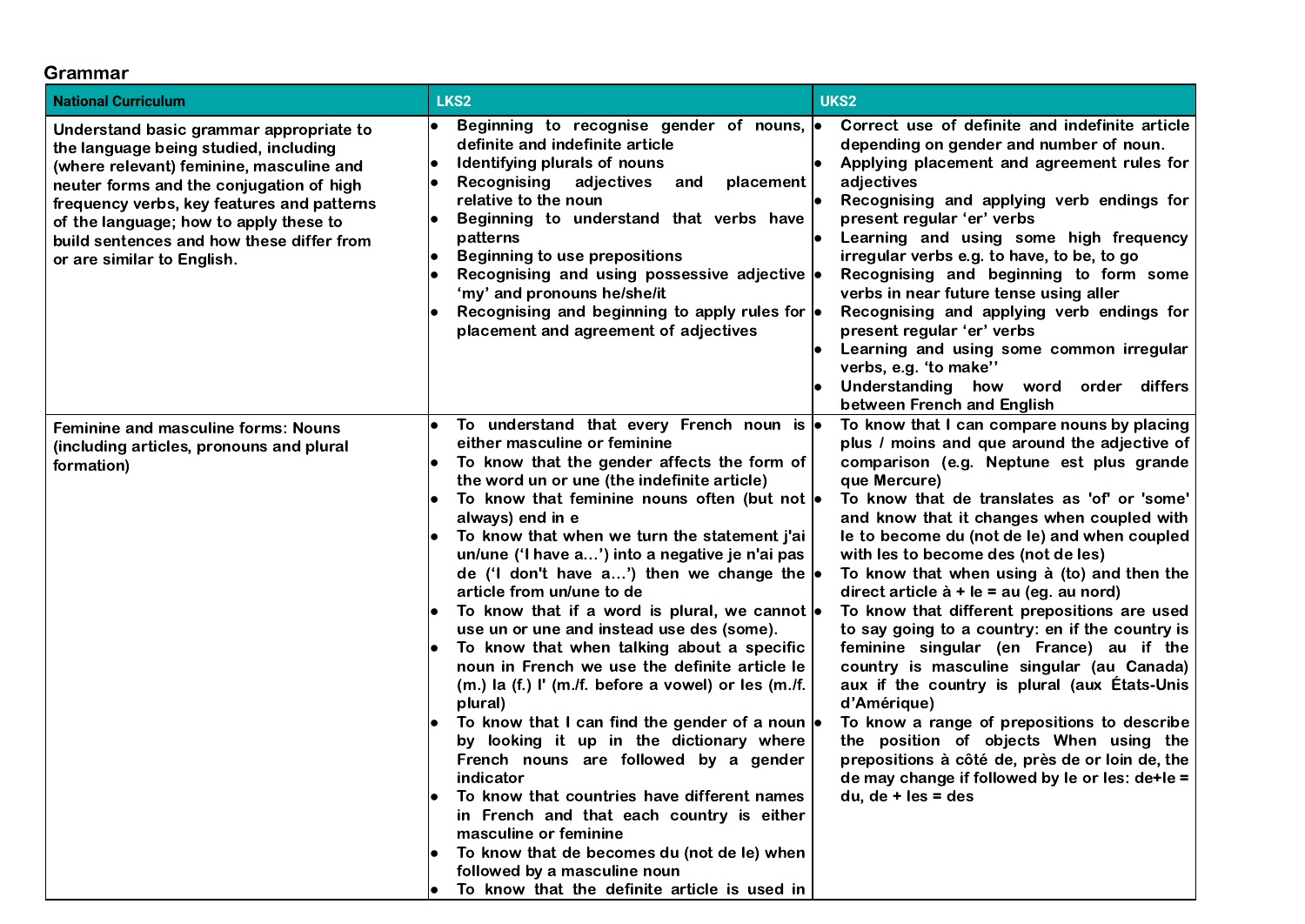|                                                                      | French when saying the country, e.g. la<br>France, le Royaume-Uni, les Pays-Bas<br>To know whether to use the pronouns il or<br>elle (he or she) when describing what<br>someone is wearing                                                                                                                                                                                                                                                                                                                                                                                                                                                                                                                                                                                                                                                                                                                                                                                                                                                                                                                                                                                                                                                                                                                                                                                                                                                                                                                                                                                                                                                                                                                                                                                                              |
|----------------------------------------------------------------------|----------------------------------------------------------------------------------------------------------------------------------------------------------------------------------------------------------------------------------------------------------------------------------------------------------------------------------------------------------------------------------------------------------------------------------------------------------------------------------------------------------------------------------------------------------------------------------------------------------------------------------------------------------------------------------------------------------------------------------------------------------------------------------------------------------------------------------------------------------------------------------------------------------------------------------------------------------------------------------------------------------------------------------------------------------------------------------------------------------------------------------------------------------------------------------------------------------------------------------------------------------------------------------------------------------------------------------------------------------------------------------------------------------------------------------------------------------------------------------------------------------------------------------------------------------------------------------------------------------------------------------------------------------------------------------------------------------------------------------------------------------------------------------------------------------|
| Feminine and masculine forms: Adjectives<br>(position and agreement) | To know that adjectives of size are positioned $\bullet$<br>To know that there are usually four forms of<br>in front of the noun in French<br>an adjective to describe- a noun that is<br>To know that adjectives of colour are<br>singular masculine, a noun that is singular<br>positioned after the noun in French<br>feminine, a noun that is plural masculine and<br>To know that, in French, adjectives change if<br>a noun that is plural feminine<br>they describe a girl or a feminine noun<br>To revise that adjectives of size go before the<br>To know that most (but not all) adjectives take<br>noun and adjectives of colour go after the<br>an extra 'e' at the end of the word to make it<br>noun<br>To know that when a singular noun begins<br>feminine<br>with a vowel, the possessive adjective ma is<br>To know that most adjectives go after the<br>difficult to pronounce, so mon is used (e.g.<br>noun in French<br>To know that if the noun in a sentence is<br>mon ami / mon amie)<br>plural then the adjective describing it also $\bullet$<br>To know that when standalone adjectives are<br>becomes plural<br>used, such as when saying c'est amusant, we<br>To know that the feminine and masculine form<br>always use the singular masculine<br>of some adjectives can sound quite different<br>e.g. vert/verte heureux/heureuse<br>To know that, in French, the possessive<br>adjective 'my' must agree with the gender of<br>the noun and that we use mon (m.), ma (f.)<br>and mes (pl.)<br>To know that some adjectives do not change<br>when describing a feminine noun (orange,<br>marron, à pois)<br>To know that if an adjective already ends in<br>an 'e' in the masculine form, then it doesn't<br>take another 'e' in the feminine form (e.g.<br>jaune / rose) |
| Verbs (including conjugation and negation)                           | To know that placing ne and pas around a $\bullet$<br>understand<br>that French verbs<br>To<br>take<br>verb makes the verb negative<br>different forms.<br>To know that 'je aime' becomes 'j'aime' and 'je  .<br>To know that there are three different endings<br>ne aime pas' becomes 'je n'aime pas' to help<br>for French verbs in the infinitive form: those<br>with pronunciation.<br>that end -er, those that end -ir and those that<br>end -re.<br>To know that the ending of regular -er verbs<br>changes to go with the subject pronoun.<br>To know that some verbs do not follow<br>regular patterns, such as avoir (to have) and<br>être (to be)                                                                                                                                                                                                                                                                                                                                                                                                                                                                                                                                                                                                                                                                                                                                                                                                                                                                                                                                                                                                                                                                                                                                             |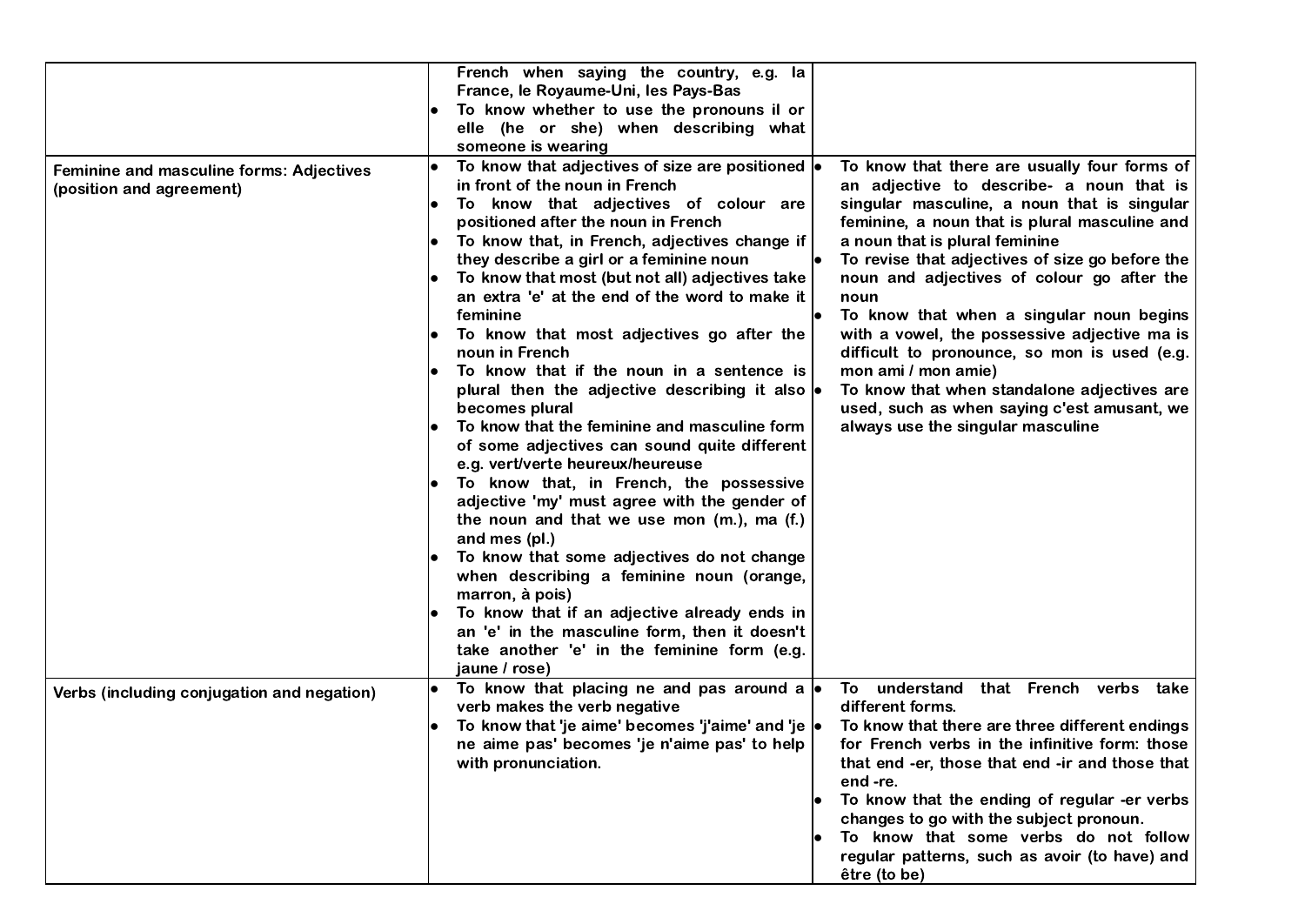|                                                                                                                                                               |                                                                                                                                                                                                                                                                                                                                                                                                                                                                                                                                                                                                                                                                                                                                                                                                                                                                                                                                                                                  | To know how to conjugate the verbs avoir (to<br>have) and être (to be)<br>To know that we use the verb jouer (to play)<br>with some sports and faire (to make) with<br>other sports.<br>To know that the way verbs change to match<br>the pronoun is called conjugation.<br>To know each part of the verb aller - to go,<br>depending on the pronoun<br>To know that the near future tense is formed<br>by using the present tense of the verb aller +<br>the infinitive, eg je vais manger - I am going to<br>eat<br>To know how to distinguish between the<br>present and the near future tense.                                                                                                                                                                                                                                                                                                                                                                                                                                                                                                                                                                                                           |
|---------------------------------------------------------------------------------------------------------------------------------------------------------------|----------------------------------------------------------------------------------------------------------------------------------------------------------------------------------------------------------------------------------------------------------------------------------------------------------------------------------------------------------------------------------------------------------------------------------------------------------------------------------------------------------------------------------------------------------------------------------------------------------------------------------------------------------------------------------------------------------------------------------------------------------------------------------------------------------------------------------------------------------------------------------------------------------------------------------------------------------------------------------|--------------------------------------------------------------------------------------------------------------------------------------------------------------------------------------------------------------------------------------------------------------------------------------------------------------------------------------------------------------------------------------------------------------------------------------------------------------------------------------------------------------------------------------------------------------------------------------------------------------------------------------------------------------------------------------------------------------------------------------------------------------------------------------------------------------------------------------------------------------------------------------------------------------------------------------------------------------------------------------------------------------------------------------------------------------------------------------------------------------------------------------------------------------------------------------------------------------|
| Key features and patterns of the language;<br>how to apply these, for instance, to build<br>sentences; and how these differ from or<br>are similar to English | To know that we can use connectives such as $\vert \bullet \vert$<br>et (and) and mais (but) to join clauses<br>To know that 'en' is usually used as a<br>preposition when the mode of transport is $\bullet$<br>something you get into e.g. 'en train', whereas<br>'a' is usually used when you are not getting  .<br>into a form of transport e.g. 'a vélo' (a<br>bicycle)<br>To know that tone of voice can indicate a<br>question<br>To understand that I can use known<br>vocabulary, cognates and near cognates as $\bullet$<br>clues to help me understand a text in French<br>To know that, in French, a space is needed  .<br>$\bullet$<br>before and after ? and !<br>To know that compass point phrases can be<br>added to the front or end of a weather phrase<br>and it will have the same meaning<br>To know that sentences can be extended<br>using et or mais<br>To know that when building 2 digit numbers in<br>French, we say 'twenty and one' or vingt-et-un | To know that I can use parce que (because)<br>extend my sentence and give a<br>to<br>justification.<br>To know that I can use il y a to mean 'there is'<br>or 'there are'<br>To know that there is no possessive<br>apostrophe in French but that to say 'my<br>mother's father' the French would say Le père<br>de ma mère (the father of my mother).<br>To know that the word order is sometimes<br>different in French compared to English<br>To know that there are clues in the words for<br>the multiples of 10, eg cinquante - 50<br>To know that the pattern of building larger<br>numbers changes beyond 70 by adding the<br>teen numbers to 60, eg soixante-dix (70),<br>soixante-onze, soixante-douze. To know that<br>the word for 80 is built in a different way -<br>quatre-vingts, and numbers up to 100 are<br>built by continuing to count on from<br>quatre-vingt,<br>quatre-vingt-neuf,<br>eg<br>quatre-vingt-dix, quatre-vingt-onze.<br>To know that the French use guillemets << >><br>in the same way that the speech marks are<br>used in English.<br>To know that when standalone adjectives are<br>used, such as when saying c'est amusant, we<br>always use the singular masculine |